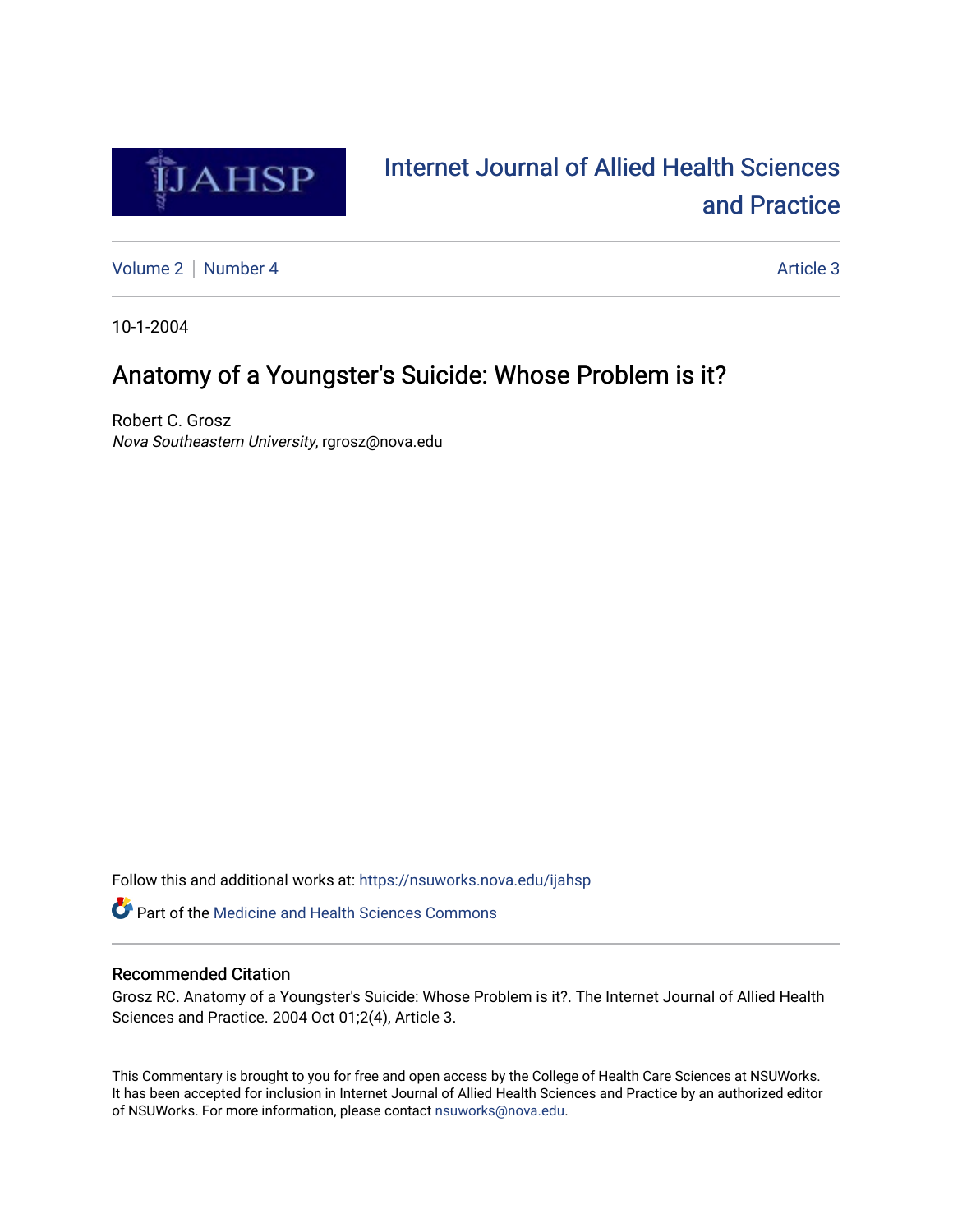Anatomy of a Youngster's Suicide: Whose Problem is it?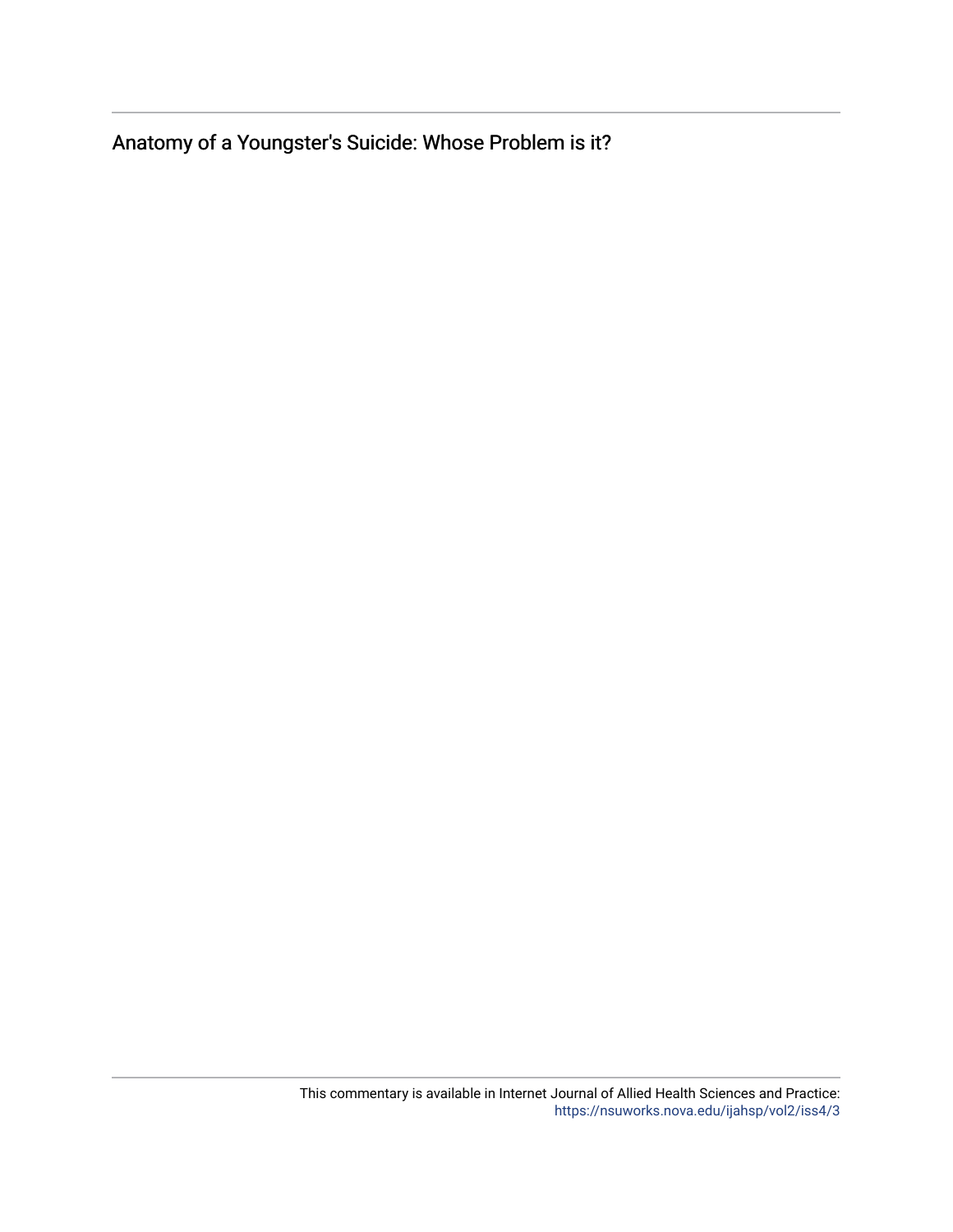

# The Internet Journal of Allied Health Sciences and Practice

*A journal dedicated to allied health professional practice and education*

**http://ijahsp.nova.edu Vol. 2 No. 4 ISSN 1540-580X**

A Peer Reviewed Publication of the College of Allied Health & Nursing at Nova Southeastern University

*Commentary*

### The Anatomy of a Youngster's Suicide: Whose Problem Is It?

**Robert C. Grosz, EdD** Professor Physician Assistant Program Nova Southeastern University College of Allied Health and Nursing

#### **Citation:**

Grosz, R.; The anatomy of a youngster's suicide. The Internet Journal of Allied Health

Sciences and Practice. Commentary. October 2004. Volume 2 Number 4.

Youngsters wanting to take their own lives: A few generations ago this was unthinkable and indeed unbelievable. What could drive a youngster to that point? What problems could he/she possibly have? They hadn't even entered the "real world" yet. Did youngsters have the responsibilities that adults have? The consensus of thinking was, "of course not." After all, youngsters didn't have to worry about getting jobs or being laid off jobs. They didn't concern themselves with paying bills, being responsible for youngsters, making life decisions such as marrying, having a child, buying a house, buying a car, where to get the mortgage, saving for retirement or college, maintaining the health of a family, electing the right people, etc. To the average adult, these were the only problems that were worth getting concerned over.

All the average youngster had to contend with was basic day-by-day needs such as going to school or getting along with someone else and even that was not a chore. If you don't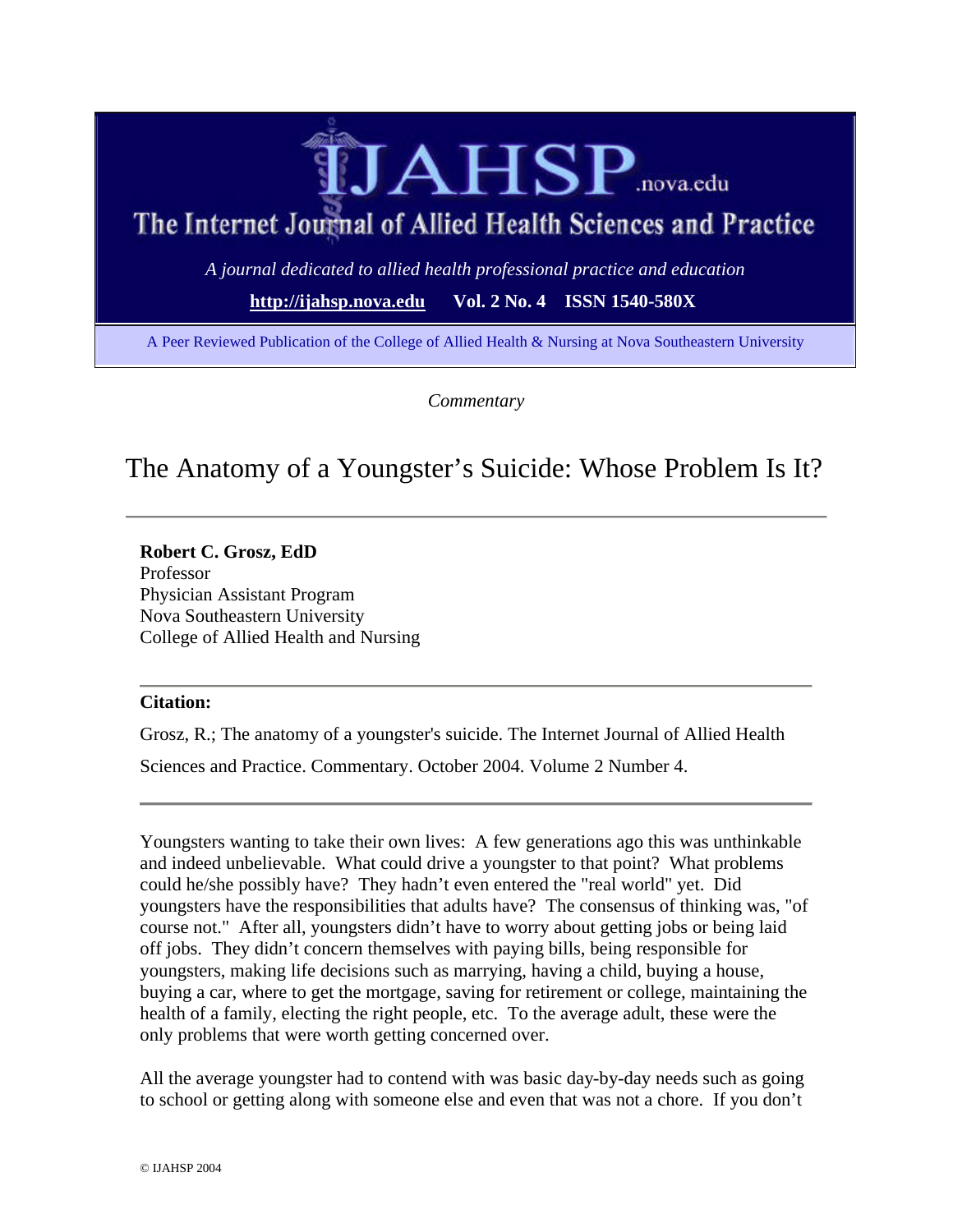like the other kid, don't work it out just play with someone else! Other daily needs were if the child became ill, a parent (and/or doctor) would take care of it. Basic necessities were provided (food, clothing and shelter). As a matter of fact, we generally did just that. We looked upon youngsters as the "average youngster," because they had not yet experienced, participated in, concerned themselves with, or been exposed to what the average adult considered to be "real life decision-making." Indeed it was our (adults) mature responsibility to "protect and shield" youngsters from these "problems."

In the movies, it was almost an unwritten code that virtually any movie that included anyone below the age of 18 should have at least one scene whereby the youngster was shown being tucked in and/or in a peaceful sleep without a care in the world as the admiring parent looked on. Even the early movies (silent and early talkies) that revolved around children growing up in rags, poverty and in the streets, had the scenes in which the parent or guardian would tuck in the peaceful face of the child who went to sleep immediately, while being told that there was nothing to worry about.

It seems that it was the objective of the "real world" to keep children in a "world of fantasy" and thus viewed them as such.

To better understand the anatomy of a youngster's attempt at suicide we have to explore the stages of development of the youngster. This usually entails three basic phases:

The first phase is the *Search for Identity* which builds up *under* the ages of 15-17 when the youngster is looking for attention, asking "who am I" and hoping that someone "listens to me…I have something to say." Around 17 or so the youngster then starts to consider not just "who am I" but also "what shall/will I do/be?" In sorting these concerns out, the youngster usually runs into *parental conflict* (regimentation, restrictions, scheduling, all without input. When there is an attempt to have input, the input is generally rejected and decisions are made for them so we add some frustration to this phase of life. Add to this conflict some *values confusion*. Often parents or teachers demand one thing and then act in contradiction. In addition, feelings of *guilt* and confusion over *loyalties and friendships* enter the mix. The youngster often will resort to doing things that he/she knows should not be done and then experience some sense of guilt over their actions. In these early years, often beginning with early social experience and development, questions arise regarding who to be friendly with and for what reasons, how to decide, just how far should loyalty go, how can changes be made, and who are the role models that influence friendships and loyalties.

These are all forces that help to shape the *Self-Concept* or *Image* (meaning how the youngster feels about him/herself) and the *Self-Esteem* or *Worth* (meaning how approving of their own behavior are they). For example, the youngster perceives of himself as being honest, yet he cheats on an exam and then is not happy with how he behaved. She believes that she is truthful yet lies when asked if she has been smoking, and thus is unhappy with how she behaved (self esteem). In addition to the aforementioned forces, other influences on image and esteem are their own physical images of themselves and acceptances or rejections into selected environments or groups. If they experience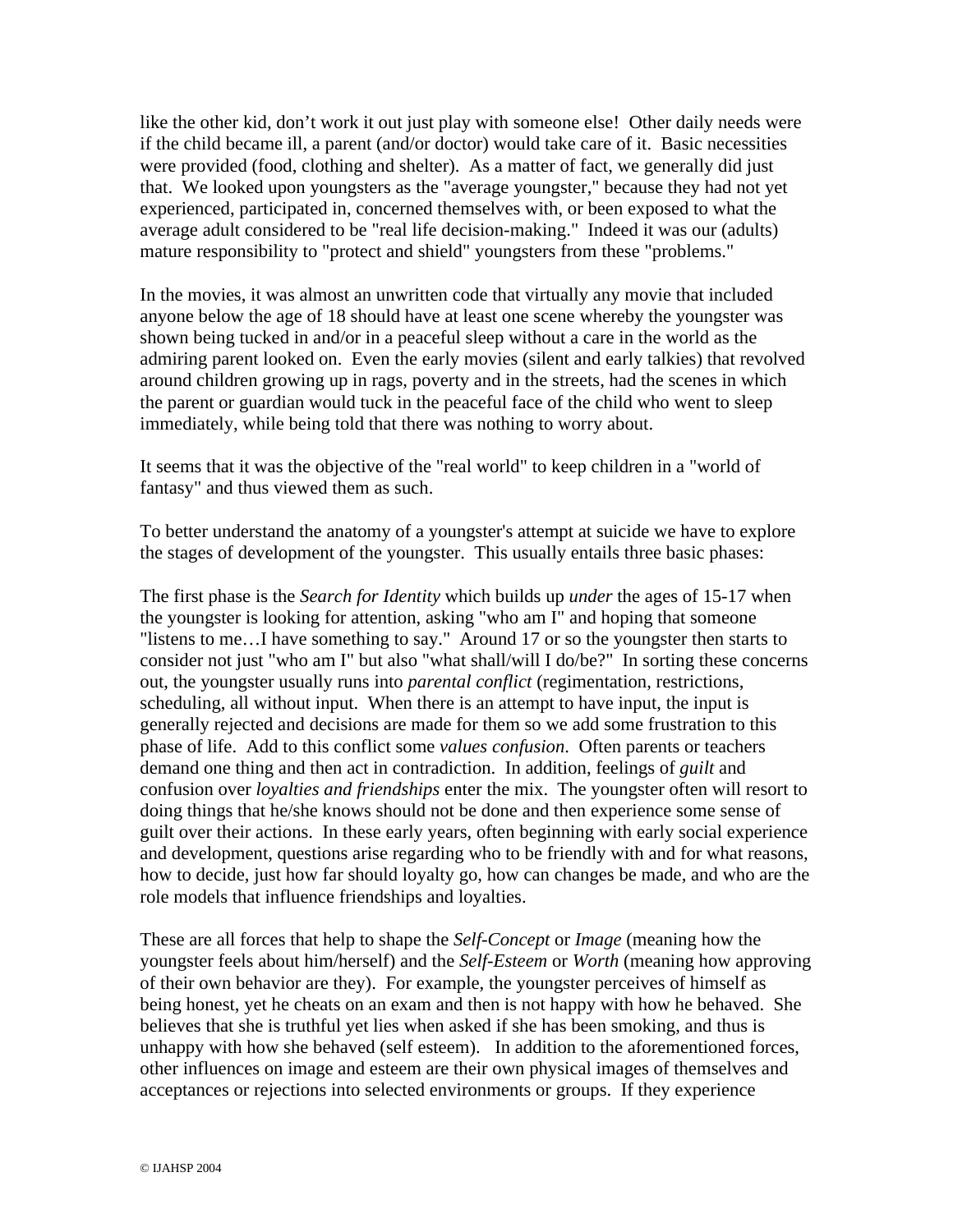difficulties and enter into some degree of "crisis identity," they frequently set the stage for the second phase of the Anatomy of a Suicide, which is Depression.

Depression in adults is often represented by slightly different behavior as opposed to depression in a youngster. The adult usually shows clinical depression with withdrawal, retreat, isolation in addition to other signs. The youngster frequently demonstrates depression with periods of irritability, agitation and/or violence. Complications usually include cognitive difficulties demonstrated through academic underachieving, poor judgment, and social problems. The major underlying factor being that owing to the "lack of years and exposure" as opposed to an adult, the chances are the youngster will not have the coping strategies or experiences that adults have developed. When youngsters become clinically depressed they generally experience behavioral complications such as anxiety (in the form fears), personality problems ( such as guilt), dysmorphia ( a dissatisfaction with the body such as weight), paranoia ( in form of distrust), bipolar behavior (like mood swings), and often borderline behavior ( such as unstable relationships).

As we uncover more of the "anatomy of preadolescent or adolescent suicide," we learn more of the risks that make one more of a candidate. Such as the probability that there is a genetic factor that might make one more vulnerable, or a biological factor such as a chemical imbalance that might even be genetic, or a social factor that might revolve around the family environmental exposure, or a peer factor that involves a variety of influences such as rejection. In analyzing any of these, one can see that it is possible that while we might not be able to make any of these factors or risks disappear, it might be possible to learn how to cope with these influences. Without assistance or some tailor made-age related, educational process or exposure, how would we expect a 7 year old, or 9 or 11 year old, or a teenager to have the capability to cope with these problems? Add to this mix the realism that youngsters today are becoming more and more "isolated" as they spend more and more time in front of screens (TV and/or computer).

When the stresses mount, the adult is more apt to become conscious of his/her situation, recognize frustration, and be aware that there could be outlets that might help to relieve the pressures. A clinical state of depression in anyone is a result of specific, individual factors that may or may not be identified and the inability to find adequate coping.

Without understanding the concept of coping or the experience of seeking out the potential coping mechanisms that might be at the youngster's disposal, the last resort that can be a coping mechanism could be suicide. Suicide represents a coping mechanism that could relieve the youngster of the burdens that cannot be dealt with, and is totally within his/her own control.

If we can see this process as the "anatomy of suicide" for a youngster, and recognize that these pressures can be identified and do exist at such young ages, then perhaps we should be focusing on developing some formal, age-specific, educational processes that can be delivered in a classroom setting at the lower grade levels. Something such as role